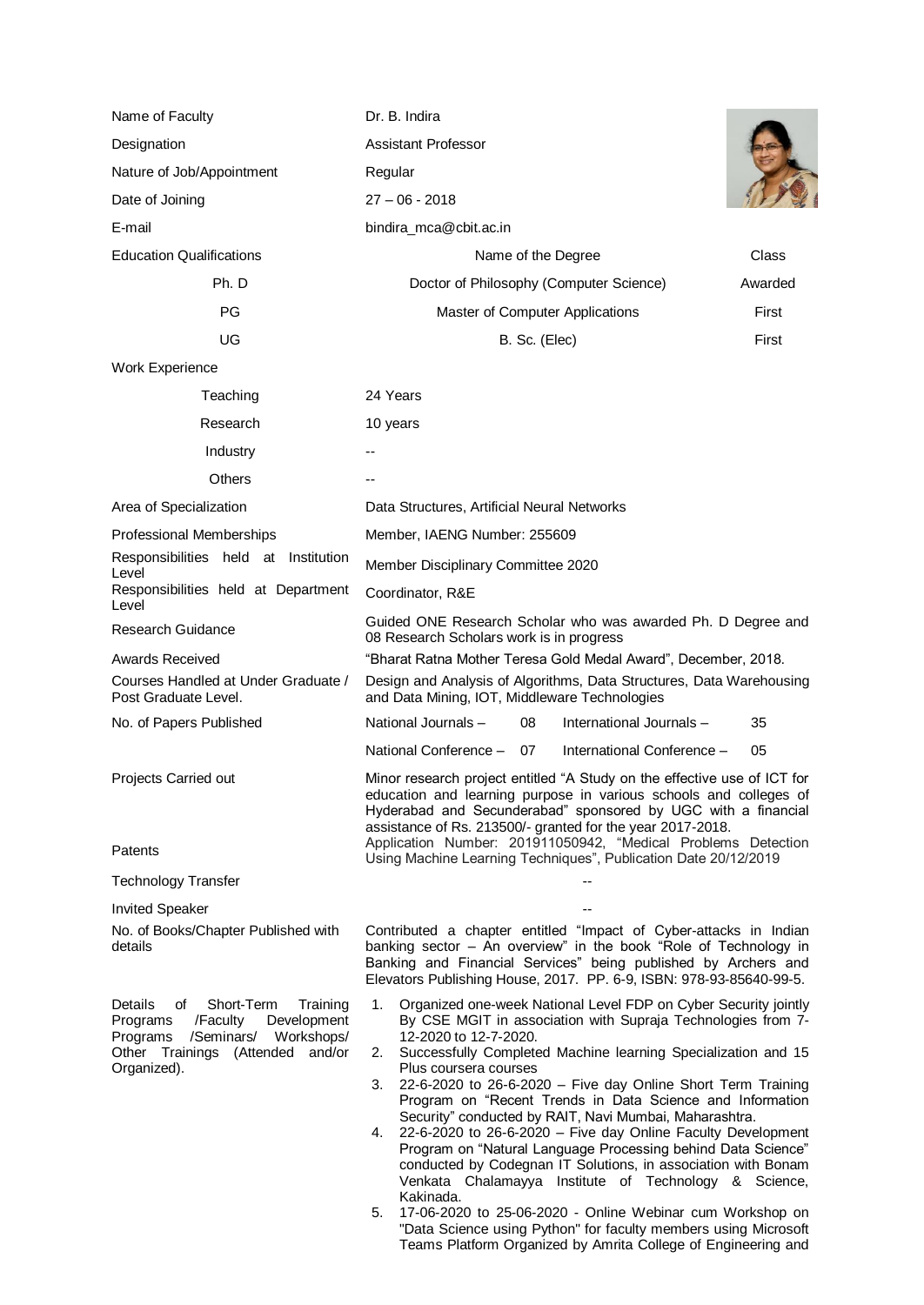Technology, Nagercoil and Hebeon Technologies, Hyderabad

- 6. 13-6-2020 to 17-6-2020 One Week Faculty Development Programme on "Next Generation Software Tools & Trends for Industrial Solutions: Current Practices" conducted by department of Computer Science and Engineering, Government College of Engineering, Aurangabad.
- 7. 17-06-2020 Online Workshop on Social Responsibility and Community Engagement conducted by "Chaitanya Bharathi Institute of Technology" and Scored 100% in the Quiz.
- 8. 3-6-2020 to 16-6-2020 -Two week Faculty Development Programme on "Multimedia and Drawing" organized by Department of Computer Science, Government First Grade College, Harihara in association with spoken tutorial IIT Bombay (An Initiative of National Mission on Education through ICT, MHRD, Govt. of India) under the scheme of PMMMNMTT.
- 9. 13-6-2020- A Short course on "Learn to Design Your Own Solar Home System" as part of Energy Literacy Drive of the Energy Swaraj Foundation.
- 10. 8-6-2020 to 9-6-2020 –two day online FDP on "Effective Technical Report Writing using Latex" organized by Department of Electronics and Communication Engineering , MGIT, Hyderabad
- 11. 10-6-2020 to 13-6-2020 Faculty Development programme on "Technology Towards Common Man" conducted by department of Instrumentation and Control Engineering, Sri Manakula Vinayagar Engineering College, Puducherry.
- 12. 5-6-2020 to 11-6-2020 one week National online Faculty Development programme on "Python Programming" organized by Dept. of Computer Science, Government College For Women, Kolar, Karnataka in association with Spoken Tutorial IIT-Bombay
- 13. 1-6-2020 to 6-6-2020 A one week National level online Faculty Development programme on "Internet of Things and Artificial Intelligence Applications" organized by Department of Computer Engineering, KL Deemed to be university, Guntur.
- 14. 1-6-2020 to 7-6-2020 –"Short Term Training on Internet Of Things" conducted by Apptronix Technologies in collaboration with A.G Patil Institute of Technology, Solapur.
- 15. 5-6-2020 to 7-6-2020 online Faculty development programme on "IoT, AI & ML: Industrial Perspective" Organized by the Department of Electronics and Communication Engineering, Sri Venkateswara College of Engineering and Technology (Autonomous), Chittoor
- 16. 5-6-2020 to 6-6-2020 online Faculty programme on "Outcome Based Education" by Sri Mankula Vinayagar Engineering College, Puducherry
- 17. 28-05-2020 t0 1-06-2020 -A One Week Online Faculty Development Program on "OUTCOME BASED EDUCATION AND NBA ACCREDITATION PROCESS -(UG)" organized by CBIT (A)- Hyderabad
- 18. 25-5-2020 to 29-5-2020 5 day online STTP on "Recent Trends and Applications of Machine Learning and Deep Learning in IT" organized by department of Information Technology, RAIT, Navi Mumbai.
- 19. 23-5-2020 3 day online Faculty Development programme on "Effective and Efficient Online Teaching in the Age of Corona, A Hands On Workshop" through IIT Bombay BodhiTree platform, organized by PMMMNMTT, IIT Bombay.
- 20. 22-5-2020 to 26-5-2020 5 day National level online Faculty Development programme on "Artificial Intelligence" organized by Depts. of MCA,CSE and IT of Chaitanya Bharathi Institute of **Technology**
- 21. 20-5-2020 to 24-5-2020 one week online Faculty Development programme on "Introduction to Computers" by Shriram Institute of Engineering & Technology Centre, Paniv
- 22. 18-5-2020 to 22-5-2020 5 day online Faculty Development programme on "Hands on FDP: Data Science Using Python" organized by Dept. of Information Technology of Jeppiaar Institute of Technology ( Got merit certificate)
- 23. 18-5-2020 to 23-5-2020 one week online Faculty Development programme on "PHP and MySQL" organized by Dept. of Computer Science and Engineering, JNTUH College of Engineering, Jagtial in association with Spoken Tutorial IIT-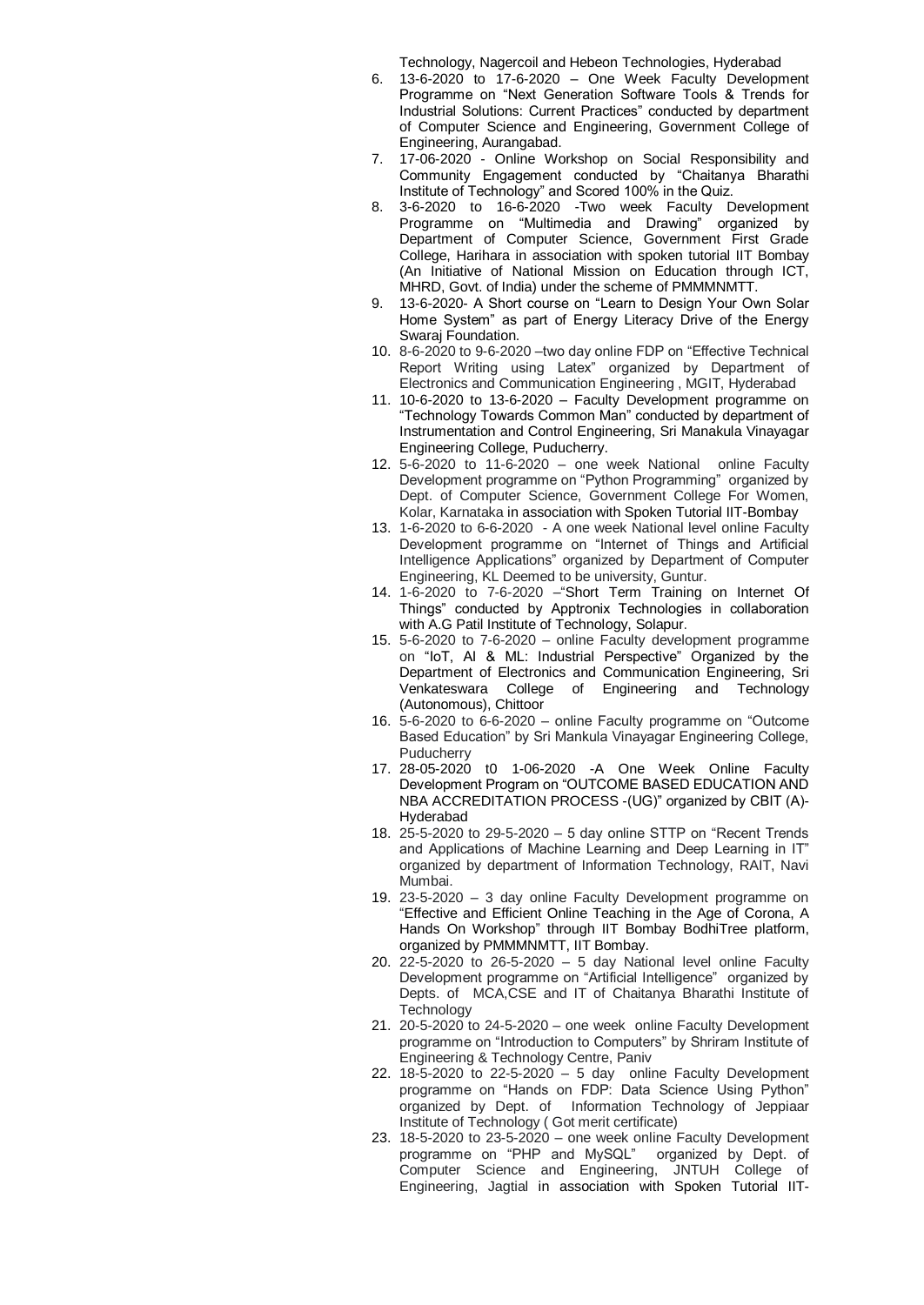Bombay

- 24. 18-5-2020 to 22-5-2020 online Faculty Development programme on "Artificial Intelligence and Machine Learning" organized by Dept. of Computer Science, CMRTC, Hyderabad
- 25. 5-5-2020 to 14-5-2020 -Online FDP on "Machine Learning and Its Applications" from 2-5pm organized by EICT IIT Roorkee
- 26. "Foundations to Open Education and OERs Repositories" organized by UNED Abierta in association with IEEE Education Society in the month of April 2020.
- 27. SQL, HTML Courses from Solo Learn, April 2020
- 28. "Python 3 Tutorial" Course from Solo Learn, March 2020
- 29. Faculty Development Programme on " [Computer Networks and](https://onlinecourses.nptel.ac.in/noc20_ge11/course)  [Internet Protocol \(CNIP\)"](https://onlinecourses.nptel.ac.in/noc20_ge11/course), Jan-April 2020, NPTEL-AICTE Online FDP Course (12 Week)
- 30. Faculty Development Programme on " [NBA Accreditation and](https://onlinecourses.nptel.ac.in/noc20_ge11/course)  [Teaching-Learning in Engineering \(NATE\)"](https://onlinecourses.nptel.ac.in/noc20_ge11/course), Jan-April 2020, NPTEL-AICTE Online FDP Course (12 Week)
- 31. Faculty Development Programme on " [Industry 4.0 and Industrial](https://onlinecourses.nptel.ac.in/noc20_ge11/course)  [Internet of Things \(IIOT\)"](https://onlinecourses.nptel.ac.in/noc20_ge11/course), Jan-April 2020, NPTEL-AICTE Online FDP Course (12 Week)
- 32. Attended various MHRD IIC Cell, Leadership Talks, NPTEL Live Series, Online Quizzes and many Webinars during the COVID 19 Lockdown

## **International/National Journals from the Year 2017**

- 1. Dr.B.Indira and Dr. D. Lalitha Devi published a paper entitled "Students Response Towards ICT Based Education Among Various Schools and Colleges in Hyderabad-A Case Study" in International Journal of Scientific Research, Impact Factor 4.321, ISSN2277-8179,, pp. 184-187, Vol. 8, Special Issue 12, December, 2019
- 2. A.Jyothi and Dr. B.Indira Published a paper entitled "An Automated VM Security Framework for Live Migration" in International Journal of Innovative Technology and Exploring Engineering (IJITEE), Impact Factor 6.088, ISSN : 2278 -3075, pp. 2029-2037, Vol. 8, Issue 11, September, 2019 (Scopus Indexed)
- 3. Arati Kothari and Dr. B. Indira published a paper entitled "A Unique Six Sigma Based Segmentation technique for Brain Tumor Detection and Classification using Hybrid CNN-SVM Model" in International Journal of Recent Technology and Engineering (IJRTE), Impact Factor 5.92, pp 35-40, ISSN. 2282-2287, Vol. 8, Issue 2, July, 2019. (Scopus Indexed)
- 4. Mohammed Shafeeq Ahmed and Baddam Indira published a paper entitled "Detection and Classification of Exudates by Extracting the Area from the RGB Fundus Images", in International Journal of Recent Technology and Engineering (IJRTE), Impact Factor 5.92, PP. 2277-3878, ISSN 2282-2287, Vol. 8, Issue 1, May, 2019. (Scopus Indexed)
- 5. K. Swathi and Dr. Baddam Indira published a paper entitled "Approach to build a Model Using Data Science/ Machine learning" in International Journal of Management Technology and Engineering, Impact Factor 6.3, Volume IX, Issue I, ISSN 2249- 7455, January – 2019.
- 6. A.Jyothi and Dr. B.Indira Published a paper entitled "A Two Way Validation Framework For Cloud Storage Security" in International Journal of Engineering and Technology, Impact Factor 6.088, ISSN : 2227-524X, pp. 236-242, Vol. 7,(2.2), 2018 (Scopus Indexed)
- 7. Dr.B.Indira, Prof.S.Jeelani published a paper entitled "Perspective of ICT in Teaching and Learning" in International Journal of Multidisciplinary Studies, Impact Factor 4.321, ISSN 2348-1390, pp. 184-187, Vol. 5, Special Issue 5, April, 2018.
- 8. Ms. Shalini, Dr.B.Indira published a paper entitled "Implementation of Hindi word Recognition and Classification using Artificial Neural Network" in International Journal of Pure and Applied Mathematics", Impact Factor 7.19, ISSN 1311-8080 (printed version), ISSN : 1314-3395 (on line version) Vol. 117, No.15, 2017. (Scopus Indexed)
- 9. Ms. Shalini, Dr.B.Indira published a paper entitled " Character Recognition from Printed Hindi words Towards Artificial Neural Networks" in International Journal of Computer Science and Engineering", Impact Factor 5.9867, ISSN 2278-9979, Vol. 6, Issue 5, August-September – 2017. (Scopus Indexed)
- 10. Mohammed Shafeeq Ahmed and Baddam Indira published a paper entitled "Comparative Study on Localization of Optic Disc from RGB Fundus Images Detection" in International Journal of Emerging Trends & Technology in Computer Science", Impact Factor 7.143, ISSN 2278-6856, Vol. 6, Issue 3, May – June 2017.
- 11. Mohammed Shafeeq Ahmed and Baddam Indira published a paper entitled "Detection of Exudates from RGB Fundus Images Using3σ Control Method" in Proceedings of IEEE International Conference on Wireless Communications, Signal Processing and Networking (WISPNET 2017), Chennai, India, held during 22<sup>nd</sup> -24<sup>th</sup> March, 2017, DVD ISBN 978-1-5090-4442-9/17/\$31.00 ©2017 IEEE Published in IEEE Xplore Digital Library, Impact Factor 3.244Electronic ISBN 978-1-5090-4442-9, POD ISBN 978-1-5090- 4443-6
- 12. Mohammed Shafeeq Ahmed and Baddam Indira published a paper entitled "Morphological Technique for Detection of Microaneurysms from RGB Fundus Images" in Proceedings of IEEE International Conference on Wireless Communications, Signal Processing and Networking (WISPNET 2017), Chennai, India, held during 22<sup>nd</sup> -24<sup>th</sup> March, 2017, DVD ISBN 978-1-5090-4442-9/17/\$31.00 ©2017 IEEE. Published in IEEE Xplore Digital Library, Impact Factor 3.244, Electronic ISBN 978-1-5090-4442-9, POD ISBN 978-1-5090-